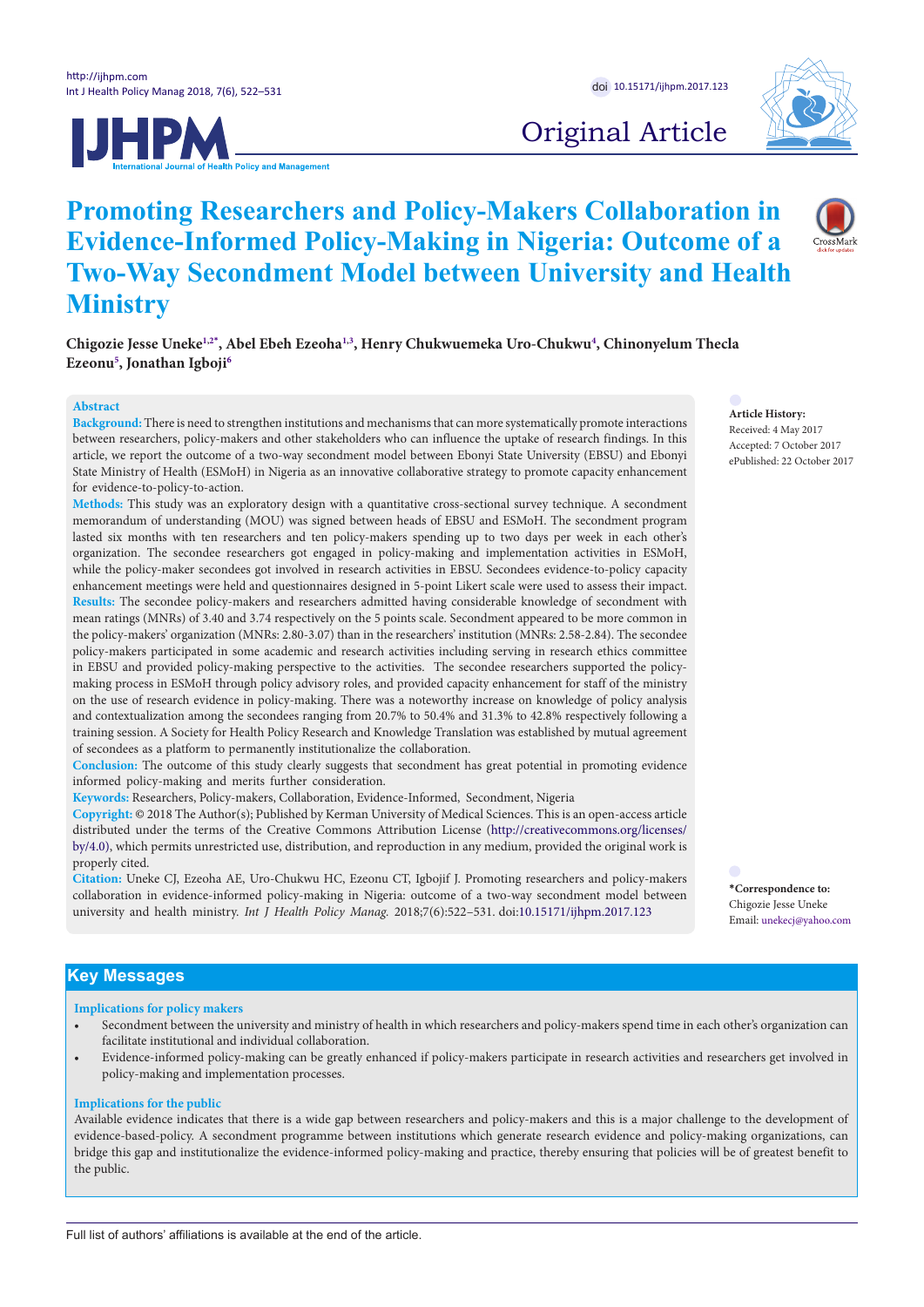## **Background**

Throughout the world there is a general consensus that a huge gap exists between policy-makers and researchers. This undeniable gap is known to be responsible for the problem of translating research evidence into policy.[1](#page-8-6) To address this challenge, there is need to strengthen institutions and mechanisms that can more systematically promote interactions between researchers, policy-makers and other stakeholders who can influence the uptake of research findings.<sup>[2](#page-8-7)</sup>Regardless of the subject under study, it is crucial for both researchers and policy-makers to recognize the value of coming together in what is in fact a symbiotic relationship – a relationship in which policy-makers and implementers generate feedback from the front lines, while researchers provide expertise in research methods needed for trustworthy studies.<sup>3</sup> There is sufficient evidence showing that it is only by coming together in this way, that policy-makers and researchers can ensure that the knowledge generated is valid, and aligned with the health needs of society.<sup>[3-](#page-8-8)[8](#page-8-9)</sup>

The need for collaboration between policy-makers and researchers in the promotion of the evidence to policy link, then, is not in question. The difficulty lies in determining and establishing mechanisms of collaboration between these two key actors that will produce effective health policies and the most impactful health outcomes. According to Costello and Zumla,<sup>9</sup> old models of research collaboration where data gathering by local researchers, and interpretation and publication by national or international researchers should be abandoned. The authors argued that new models are needed which can place building mutual trust and shared decisionmaking with clear national data ownership and development of research capacity across all stakeholders at the forefront[.9](#page-8-10) Based on the arguments of Costello and Zumla, we proposed a secondment mechanism between the university and the health ministry as a new model of partnership to promote capacity enhancement in evidence informed health policymaking and health policy implementation in Nigeria.

Secondment is defined as where an employee temporarily transfers to another job for a defined period of time for a specific purpose, to the mutual benefit of all parties.<sup>[10](#page-8-11)</sup> Secondments have been shown to offer the opportunity to enhance personal development and working practices for front-line staff through valuable first-hand encounters whereby the secondee will experience new concepts, values and cultures which can test their ability to succeed in a different environment.<sup>[11](#page-8-12)</sup> Secondments therefore can provide a positive way of motivating people and increasing work satisfaction, whilst enhancing best practice, collaborative working partnerships, knowledge and skills.<sup>11</sup> The practice of secondment is generally known as a strategy for skills development for mutual organizational and individual benefit, but there is, however, a gap in the literature regarding practical implementation considerations and critical success factors related to the use of secondment as a global health policy development and implementation strategy.<sup>12</sup>

The literature is very scarce especially from low- and middleincome countries (LMICs) on the use of secondments between an organization that is in position to produce research evidence

(university) and the one that is in position to make use of evidence (such as the health ministry) to enhance evidenceinformed policy-making and policy implementation. In this article, we report the outcome of a two-way secondment model between Ebonyi State University (EBSU) and Ebonyi State Ministry of Health (ESMoH) in Nigeria as an innovative collaborative strategy to promote capacity enhancement for evidence-to-policy-to-action.

# **Methods**

# Study Design and the Rationale

This study was designed as an exploratory investigation with a quantitative cross-sectional survey technique. We employed this design based on the experience and lessons we learnt from our previous exploratory study on individual and organizational capacity for evidence use in policy making in Nigeria.<sup>[13](#page-8-14)</sup> Our focus was to gain understanding and insights that would facilitate the development of a more robust future definitive scientific investigation. Some previous reports have supported the use of exploratory research as a strategy that can engender improved understanding of a concept or to help crystallise the definition of a problem and to identify important variables to be studied.<sup>[14](#page-8-15)[-16](#page-9-0)</sup>

Our approach is supported by Asadoorian and colleagues,<sup>15</sup> who argued that exploratory research was important in contributing to understanding the cultural practice milieu in relation to individual characteristics in implementing evidence into practice with the overall aim of improving healthcare delivery and outcomes. The quantitative crosssectional component of our design has been described by previous workers as one of the ideal techniques for a preliminary investigation designed to provide baseline information that will aid the development of a more complex study strategy.<sup>[17](#page-9-2)-19</sup> To enable us to gain a deeper insight on the impact of the secondment programme, we added a qualitative methodology which provided opportunity to conduct a brief interview with selected researcher and policy-maker secondees. The interview was designed to determine the postsecondment perceptions of the secondees regarding impact of the programme.

Our choice of the two-way secondment strategy as a collaborative mechanism to enhance policy-makers' and researchers' capacity for implementation research is based on available report by the British Academy for Humanities & Social Sciences,<sup>20</sup> which indicated that two-way secondments are an important means of facilitating dialogue and exchange between researchers and policy-makers. The report noted that secondments can help researchers and policy-makers to develop understandings and connections that facilitate both knowledge transfer and policy impact.<sup>[20](#page-9-4)</sup> The secondment programme was categorized into three phases (presecondment, secondment, and post-secondment).

# Pre-secondment Phase

*(i) Development and Signing of Secondment Agreement (Memorandum of Understanding) Between the University and Health Ministry*

We developed a secondment agreement/memorandum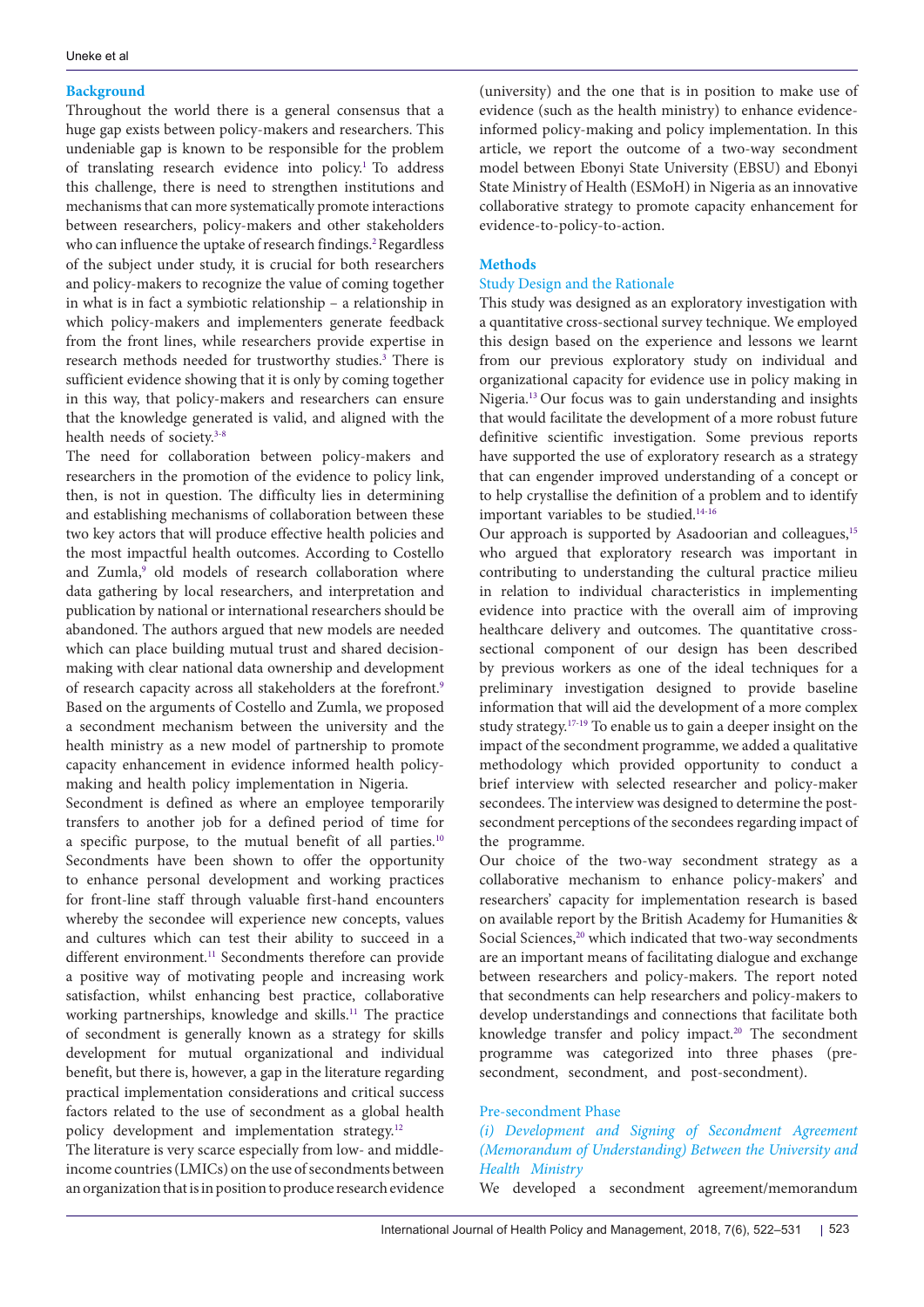of understanding (MOU) document following extensive consultation with relevant senior officials of EBSU and ESMoH. The MOU set out the legal liabilities of each party and also the practical arrangements for the secondment ([Table 1](#page-2-0)). The document was signed by the Vice-Chancellor of EBSU and the Health Commissioner of ESMoH. The presecondment phase took four months to finalize (December 2015 to February 2016) and involved diplomatic interactions between the university and the Ministry of Health (MoH) before an agreement was reached. The secondment activities commenced following the endorsement of the MOU and lasted for 6 months (March 2016 to August 2016). The facilitators of the project were among the secondees. In line with the secondment agreement between the two organizations, all secondees continued to be on the payroll of their parent organizations [\(Table 1](#page-2-0) item 4). The host organizations therefore did not provide any monetary payment to the secondees but granted them free access to facilities such as library, work/meeting space, internet access, organization subscribed platforms and databases and refreshments during meetings/workshops. The facilitators were paid stipends according to their level of effort at the various stages of the project which was provided by the project funder.

The facilitators of the secondment consisted of four senior researchers (two professors and two senior lecturers) from the university and two senior policy-makers (directors) from the MoH. The facilitators are involved together in an existing collaboration known as the Health Policy & Systems Research Project and were members of a health policy advisory committee commissioned by ESMoH in the state. They have worked together in a number of previous successful health policy projects involving the engagement of both policymakers and researchers. The secondment programme was an initiative resulting from recommendations of previous projects undertaken by the facilitators.

## *(ii) Selection of Secondment Programme Participants* We consulted with the Commissioner for health of the ESMoH

regarding the selection of the policy-maker secondees from the health ministry. The criteria for the selection of secondees included were as follows: secondee must be, (*i*) a senior staff of director cadre in the ESMoH, (*ii*) directly involved with policymaking/implementation process, (*iii*) willing to participate fully in the secondment programme. The participation of 10 policy-makers who fulfilled these criteria was approved by the Commissioner for health. A total of 10 Senior researchers from EBSU constituted the Secondee researchers. These included three members of the project team and seven others from the university. All secondee researchers were leaders of registered research teams, occupying senior academic positions in the university and indicated their willingness to participate in the program. Specific efforts were made to match the seniority of the secondees with their hosts.

#### *(iii) Pre-secondment Sensitization Meeting*

We organized a one-day pre-secondment programme meeting for all secondees. The meeting was interactive and used to sensitize the secondees regarding the MOU and other vital information regarding the secondment. A questionnaire designed in 5-point Likert scale (1-strongly disagree to 5-strongly agree) was also administered to assess the knowledge and perception of the participants regarding secondment in their organizations. This questionnaire used was initially pretested and standardized.

#### Secondment Phase

#### *(i) Researcher Secondees Activities at the Ministry of Health*

The researcher secondees from the University provided technical support to the various units and departments of the health ministry particularly the State Malaria Elimination Programme and reproductive health services, and primary health care. Their terms of reference were as follows: (*i*) build trust and understand policy-maker's evidence needs; (*ii*) play expert advisory role and provide scientific evidence to guide on policy issues; (*iii*) provide capacity enhancement for policy-makers.

<span id="page-2-0"></span>**Table 1**. Components of the Secondment Memorandum of Understanding Between EBSU and ESMoH

| S/No.                                                                                                         | <b>Secondment Parameter</b>                                                                                                            | <b>Description of Secondment Agreement Terms</b>                                            |  |  |
|---------------------------------------------------------------------------------------------------------------|----------------------------------------------------------------------------------------------------------------------------------------|---------------------------------------------------------------------------------------------|--|--|
| 1                                                                                                             | The nature of the secondment                                                                                                           | Part-time model                                                                             |  |  |
| 2                                                                                                             | The amount of time the secondee will commit to the secondment                                                                          | Up to two working days in per week                                                          |  |  |
| 3                                                                                                             | The duration of the secondment                                                                                                         | Six months                                                                                  |  |  |
| 4                                                                                                             | The payment of the secondee                                                                                                            | The home organizations will continue the payment of their staff on<br>secondment            |  |  |
| 5                                                                                                             | Who will manage the secondee during the secondment                                                                                     | To be handled by university Director of research & the Health Ministry<br>Personnel Manager |  |  |
| 6                                                                                                             | How disciplinary or grievance issues will be dealt with                                                                                | To be handled by university Director of research & the Health Ministry<br>Personnel Manager |  |  |
| 7                                                                                                             | Mutual indemnities in respect of any acts/omissions of the<br>employer or the host organization that lead to claims by the<br>secondee | To be handled by university Director of research & the Health Ministry<br>Personnel Manager |  |  |
| 8                                                                                                             | How each side may terminate the agreement including in what<br>circumstances                                                           | To be handled by university Director of research & the Health Ministry<br>Personnel Manager |  |  |
| 9                                                                                                             | Signatories of the secondment MOU                                                                                                      | The Vice-Chancellor of the university and Commissioner of the health ministry               |  |  |
| Alabama (Labama Angel III) et al. et la proprietat del contratto de possibilità del contratto del control del |                                                                                                                                        |                                                                                             |  |  |

Abbrevaitions: MOU, memorandum of understanding; EBSU, Ebonyi State University; ESMoH, Ebonyi State Ministry of Health.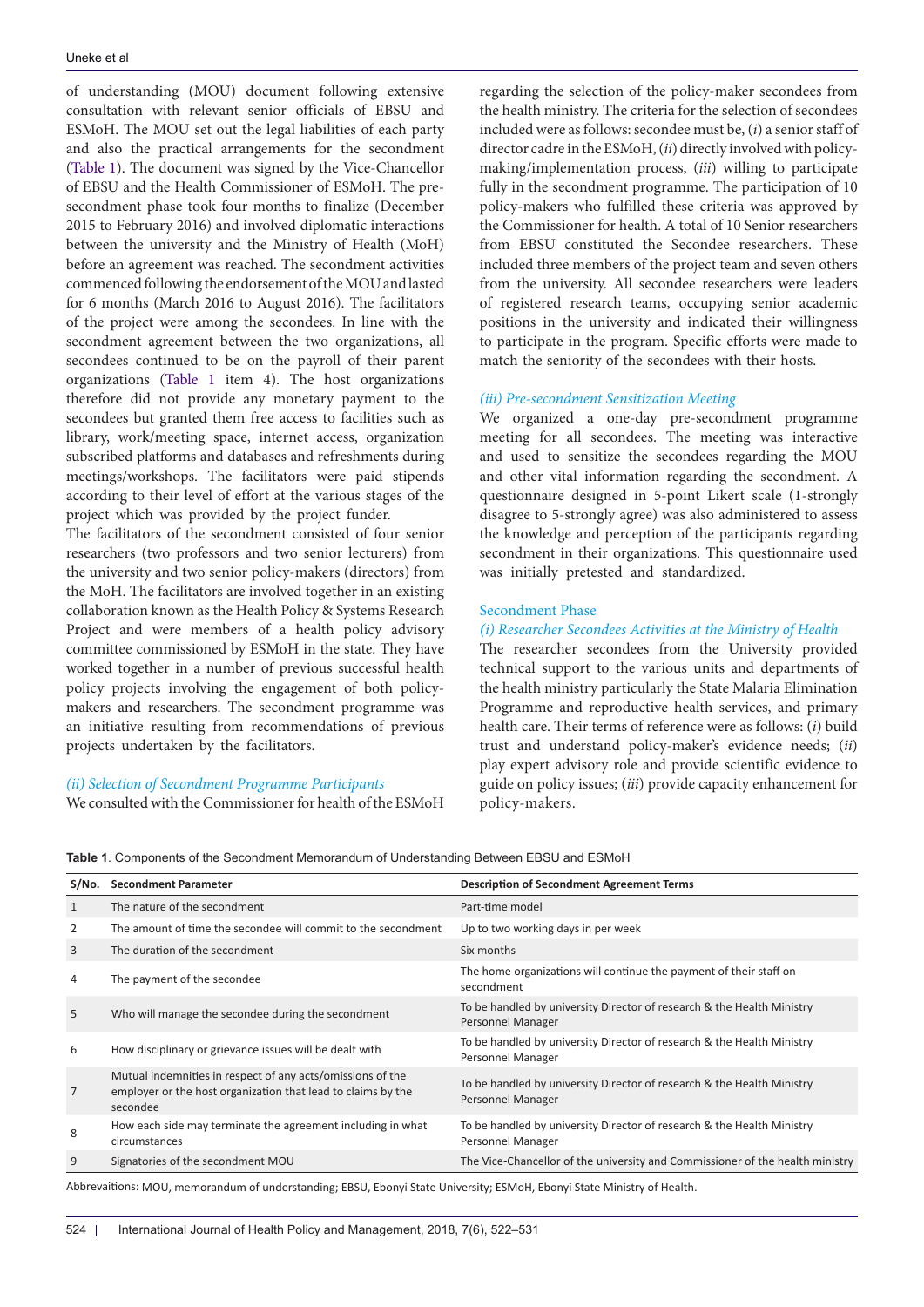## *(ii) Policy-Maker Secondees Activities at the University*

The policy-maker secondees from the MoH were integrated into some research and training activities in the university so they can bring in their policy-making perspectives in the academic activities in the university. They were involved in the following: (*i*) working with research groups; (*ii*) participation as course facilitators; (*iii*) serve as members of University Research Ethics Committee (UREC).

#### Post-secondment Phase

## *(i) Policy Contextualization and Policy Dialogue Event*

The post-secondment phase commenced immediately after the 6-month duration of the secondment phase. We organized a one-day policy review/contextualization programme with all the secondees and other senior policy-makers of the health ministry in attendance in September 2016. The meeting was held at the MoH and used to produce a policy brief on malaria control using insecticide treated nets in Ebonyi State. During the workshop, we conducted training of secondees on writing skills, summarizing and policy briefing for disease control and also for policy analysis and policy review process**.** A policy dialogue was undertaken on the "National guidelines for the implementation of continuous distribution systems for the delivery of long lasting insecticidal nets through routine and other channels in Nigeria" [\(https://www.k4health.org/sites/](https://www.k4health.org/sites/default/files/ng.ta_.1_national_guidelines_on_continous_distribution_0.pdf) default/files/ng.ta<sub>.1</sub>\_national\_guidelines\_on\_continous distribution 0.pdf). Participants deliberated on the national policy documents to identify the recommendations from the policy that can be applicable to the local context of Ebonyi State. Context specific net distribution approaches were determined for the State in order of priority including the implementation facilitators, barriers and strategies. We used anonymous self-administered questionnaires for the evaluation of the programme. The same questionnaire was used at the beginning of the programme as at the end, in order to be able to assess changes in participants' knowledge. The questionnaire we employed have been used in previous similar study. [13](#page-8-14)

## *(ii) Initiating the Establishment of a Civil Society Organization as Permanent Platform for Collaboration*

As part of effort to sustain the partnership between the policymakers and researchers, the secondees agreed to initiate the establishment of a civil society organization that will serve as a platform to permanently bridge the gap between researchers and policy-makers and promote evidence-informed policy making in Nigeria.

# *(iii) Comments From Selected Secondees on Impact of the Secondment on Their Commitment to Evidence to Policy Process*

Three secondee policy-makers and three secondee researchers were asked to comment on how the secondment experience has improved their understanding and commitment to evidence-informed policy-making in the Nigerian context. An interview guide was used with the question *"How has the secondment programme improved your understanding about evidence-informed policy-making and how has the capacity* *acquired helped you to promote evidence to policy link in your organization?"*

## Data Analysis

The data collected via the questionnaire was analyzed using the methods developed at McMaster University, Hamilton, ON, Canada by Johnson and Lavis. [22](#page-9-5) The analysis is based on mean rating (MNR), median rating (MDR) and range. For instance, the figures represent Likert rating scale of 1-5 points, where 1 point  $=$  grossly inadequate; 2 points  $=$  inadequate; 3 points = fairly adequate; and 5 points = very adequate. In terms of analysis, values ranging from 1.00-2.99 points are considered low, whereas values ranging from 3.00-5.00 points considered high.

## **Results**

## Key Success Factor of the Secondment

The major success factor of the secondment programme was the already existing cordial working relationship among the secondees prior to the commencement of the secondment. A number of the researchers and policy-makers who participated in this programme have had opportunity of collaborating in previous health policy projects in the state and have served together in health committees.

# Outcome of the Secondment Programme in Terms of Comparative Knowledge and Involvement of Policy-Makers and Researchers

Both policy-makers and researchers admitted having fairly adequate to adequate knowledge of what secondment is all about with MNRs of 3.40 and 3.74 respectively [\(Table](#page-4-0)  [2\)](#page-4-0). Although the extent of implementation of secondment programmes among participants' organizations was low, secondment appeared to be more common in the policymakers' organization (MNRs ranged from 2.80-3.07) than in the researchers' institution (MNRs ranged from 2.58-2.84). Both policy-makers and researchers strongly agreed that secondments offer the opportunity to enhance personal development and working practices, and should be implemented on a continuous basis. They agreed that a continued secondment programme between the university and health ministry would enhance the partnership and promote the use of evidence in policy-making and, at the same time, would enhance capability development, understanding of context, and finding applications of research and enable more effective problem solving. They also agreed that a continued secondment programme will promote strong and sustained collaboration and can help eliminate mutual mistrust between policy-makers and researchers. The MNRs on these parameters ranged from 4.67-4.87 for policy-makers and 4.37-4.79 for the researchers on the scale of 5 ([Table 2](#page-4-0)).

## Outcome of Researcher Secondees Activities at the Ministry of Health

*(i) Build trust and understand policy-maker's evidence needs:*  The researchers constantly interacted with the policy-makers during meetings and programmes at the MoH and also at other fora and were able to build trust. This helped the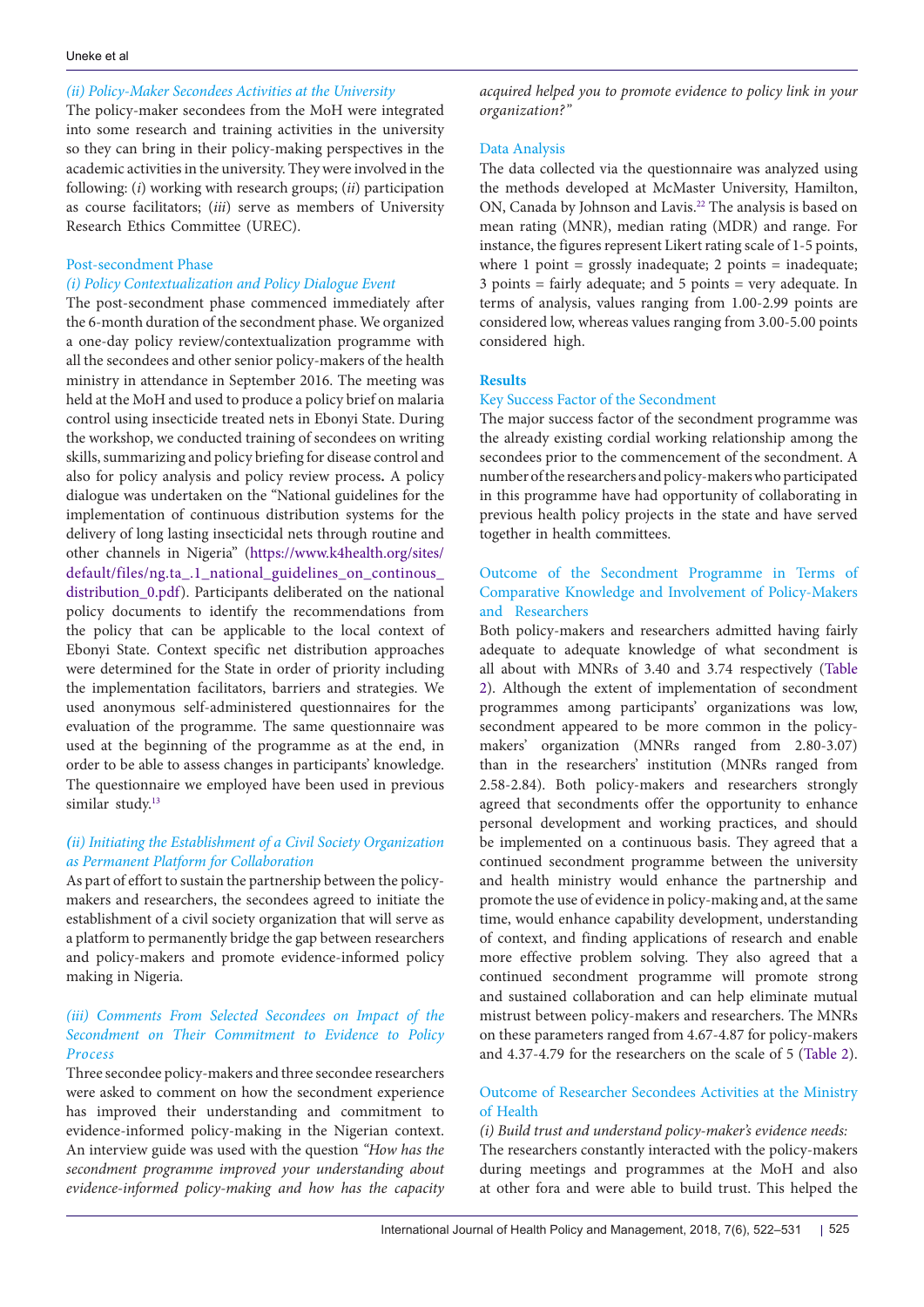| <b>Parameter Assessed</b>                                                                                                                                                                                                                                                 | <b>Mean Rating</b><br><b>Policy-Makers</b> | <b>Mean Rating</b><br>Researchers | Mean<br><b>Difference</b> | Percentage<br><b>Mean Difference</b> |  |  |
|---------------------------------------------------------------------------------------------------------------------------------------------------------------------------------------------------------------------------------------------------------------------------|--------------------------------------------|-----------------------------------|---------------------------|--------------------------------------|--|--|
| Questions on Secondment With Ministry of Health or Other Policy-Making Organizations                                                                                                                                                                                      |                                            |                                   |                           |                                      |  |  |
| (i). Knowledge of what secondment is all about.                                                                                                                                                                                                                           | 3.40                                       | 3.74                              | 0.34                      | 10.00                                |  |  |
| (ii). Extent of implementation and execution of staff secondment among various<br>units/ departments in your institution.                                                                                                                                                 | 3.07                                       | 2.84                              | 0.23                      | 8.10                                 |  |  |
| (iii). Extent of implementation and execution of staff secondment between your<br>institution and other government ministries and agencies.                                                                                                                               | 2.80                                       | 2.58                              | 0.22                      | 8.53                                 |  |  |
| (iv). Extent of implementation and execution of staff secondment between your<br>institution and ministry of health/university.                                                                                                                                           | 2.87                                       | 2.68                              | 0.19                      | 7.09                                 |  |  |
| (v). Extent of agreement that Secondments offer the opportunity to enhance<br>personal development and working practices whereby the secondee will<br>experience new concepts, values and cultures which can test their ability to<br>succeed in a different environment. | 4.67                                       | 4.37                              | 0.30                      | 6.86                                 |  |  |
| (vi). Extent of agreement that Secondment between the university and health<br>ministry is worthwhile and should be implemented on continuous basis.                                                                                                                      | 4.73                                       | 4.63                              | 0.10                      | 2.16                                 |  |  |
| (vii). Extent of agreement that Secondment between the university and health<br>ministry will improve partnership and promote the use of evidence in policy-<br>making.                                                                                                   | 4.80                                       | 4.79                              | 0.02                      | 0.42                                 |  |  |
| (viii). Extent of agreement that a two-way secondment model will enhance<br>capability development, understanding context, finding applications/problem<br>solving in disease control by the participating researchers and the policy-makers.                             | 4.73                                       | 4.63                              | 0.10                      | 2.16                                 |  |  |
| (ix). Extent of agreement that a secondment programme between the University<br>and Health Ministry will promote strong and sustained collaboration at<br>organizational level between both organizations.                                                                | 4.73                                       | 4.68                              | 0.05                      | 1.07                                 |  |  |
| (x). Extent of agreement that a secondment programme between the University<br>and Health Ministry can help eliminate mutual mistrust and enhance personal<br>development and partnership between researchers and policy-makers.                                          | 4.87                                       | 4.68                              | 0.19                      | 4.06                                 |  |  |
| (xi). Extent of agreement that a secondment programme between the University<br>and Health Ministry can motivate secondee policy-makers to acquire access to<br>capabilities and facilities in the University, which are useful in evidence-informed<br>policy-making.    | 4.80                                       | 4.63                              | 0.17                      | 3.67                                 |  |  |

<span id="page-4-0"></span>**Table 2.** Outcome of Comparative Knowledge and Involvement of Policy-Makers and Researchers Regarding Secondment Programme Between the University and Health Ministry Conducted at Pre-secondment Sensitization Meeting in Ebonyi State Nigeria

researchers to understand the richer and deeper context for their research as it relates to tailoring the research findings to meet the needs of the policy-makers. This gave them insights into howpolicy-makers use information and howinformation can be most effectively presented to them.

*(ii) Play expert advisory role and provide scientific evidence to guide on policy issues:* The researchers also supported the policy-making process through policy advisory role, and strategic analyses of high profile challenging policy issues. One key example was the policy review meeting on use of insecticide treated nets for malaria control in Ebonyi State. The researchers helped to guide the ministry of help to identify evidence-informed strategies that enabled the development of a policy brief with recommendations that were most suitable for Ebonyi State.

*(iii) Provide capacity enhancement for policy-makers:* The researchers used their broad technical and professional knowledge to provide capacity enhancement for staff of the ministry on how to assess and use evidence in policymaking and how to design policy relevant studies. This was accomplished at organized meetings and workshops at the MoH.

# Outcome of Policy-Maker Secondees Activities at the University

*(i) Working with research groups:* The policy-makers were attached to three research groups in the University working on malaria, schistosomiasis, child health, and women health. Their involvement in research team meetings, training sessions and data collection activities helped to increase their understanding and appreciation of the research process. They also acquired new capabilities and research skills especially those of long-term and strategic significance.

*(ii) Participation as course facilitators:* The policy-makers were engaged as facilitators in some of the course topics in the University three-month Certificate training programme on health policy/systems. This enabled them have opportunities to impart knowledge on their actual experience working in policy-making environment.

*(iii) Policy-makers as members of UREC:* Three of the policymakers were appointed as members of the UREC. Their membership of the UREC enabled them to bring in the policymaker's perspectives into the assessment of research project for ethical clearance. Among the critical issues they raised at the UREC meetings was the need for research proposals submitted to the committee to be tailored towards policy so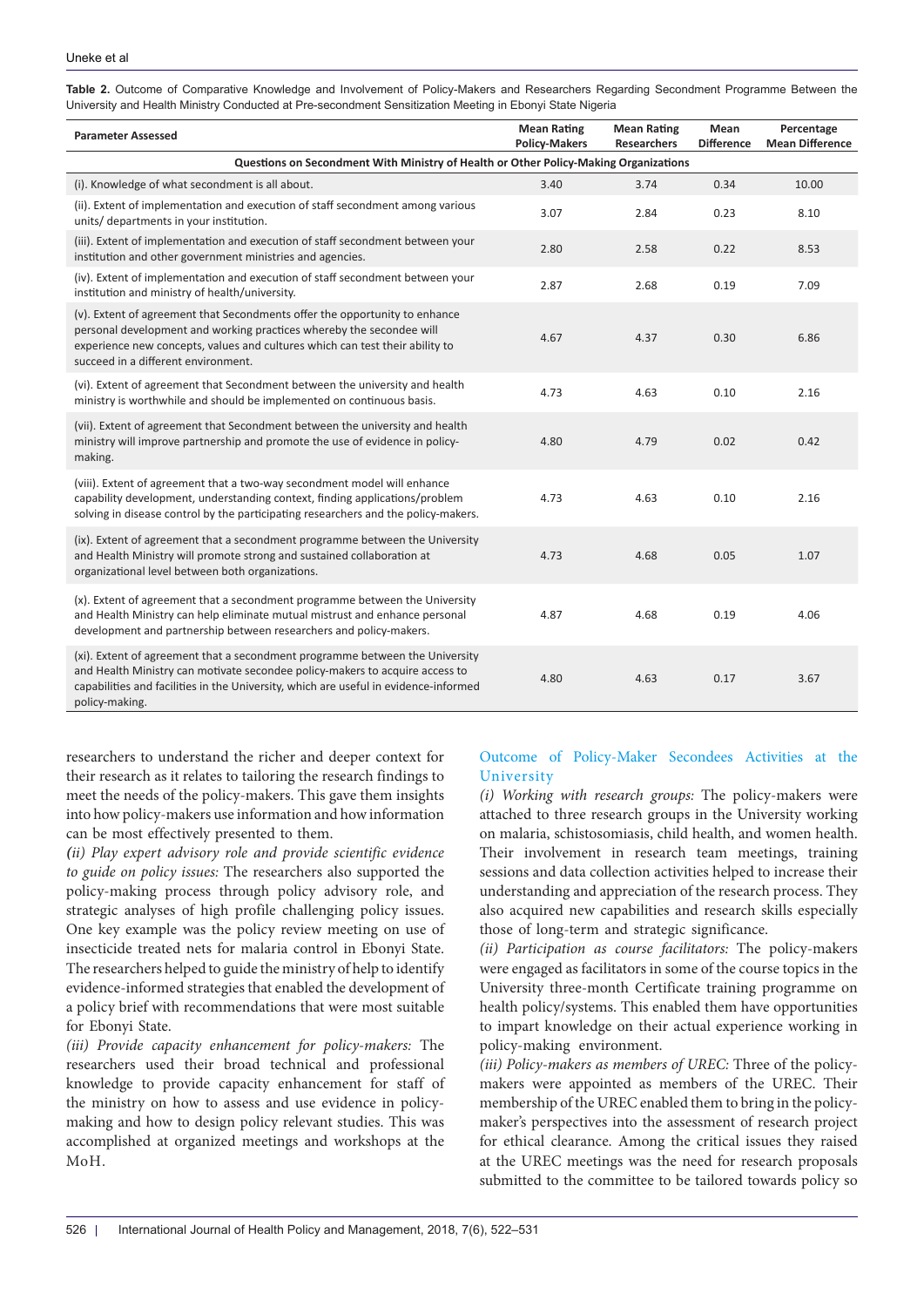as to enhance uptake by policy-makers.

#### Outcome of Policy Review/Contextualization Program

The outcome of the analysis of the pre-program and post-program questionnaire from the policy review/ contextualization training session indicated a tremeondous improvement in the knowledge and understanding of the topics taught as shown by noteworthy increase in the mean rating percentages in each topic [\(Table 3](#page-5-0)). The range of percentage increase in the mean ratings for each topic is as follows: Knowledge of meaning of policy (9.92%-22.96%); Knowledge of policy review process (31.29%-42.76%); Knowledge of policy analysis (20.23%-46.62%). Regarding the overall assessment of the training workshop, 53.57% of participants scored the workshop 61%-80%, while 39.29% score the workshop 81%-100%.

The outcome of the policy dialogue is summarized in [Table](#page-6-0) [4](#page-6-0). The dialogue focused on the use of insecticide treated nets in the control of malaria in the rural areas of Ebonyi State. Both policy-makers and researchers deliberated extensively and selected three implementation approaches as follows: (*i*) Community Directed Distribution, (*ii*) School Based Systems, (*iii*) Health Facility Based. The facilitators and barriers to these approaches as well as the ideal strategies for their implementation that is specific to Ebonyi State as identified by participants are outlined in [Table 4](#page-6-0). Among the

strategies recommended by the participants that will improve the implementation of the insecticide treated nets include advocacy to opinion leaders and community involvement, as well as engaging peer educators and establishing effective monitoring and evaluation by the MoH.

#### Establishment of Society for Health Policy Research and Knowledge Translation

The Society for Health Policy Research and Knowledge Translation was established by mutual agreement of secondees from both the university and MoH. The initiative for the establishment of the Society came from the experiences of the secondment. The secondees desired a platform to continue to collaborate since the secondment programme had a life span. The Society therefore provided the platform for continuous networking. The Society was formally approved and registered by the Nigerian Federal Government through the Corporate Affairs Commission Abuja in October 2016. A meeting for the launching of the Society was held in November 2016 with the inauguration of a five-member board of trustees comprising of three senior researcher secondees from the university and two senior policy-makers from the MoH. The mission of the society is to promote multidisciplinary and intersectoral approaches that are evidence-informed for addressing societal health and developmental challenges leading to effective and impactful health policies.

<span id="page-5-0"></span>**Table 3.** Outcome of the Pre-workshop and Post-workshop Questionnaire Analyais for Policy Review/Contextualization Training Workshop in ESMoH, Nigeria

| <b>Parameters assessed</b>                                                                                                          | Pre-workshop<br>Mean | Post-workshop<br>Mean | Mean<br>Increase | % Mean<br>Increase |  |  |  |  |
|-------------------------------------------------------------------------------------------------------------------------------------|----------------------|-----------------------|------------------|--------------------|--|--|--|--|
| <b>Knowledge of Meaning of Policy</b>                                                                                               |                      |                       |                  |                    |  |  |  |  |
| 1. What is your level of knowledge of the meaning and elements of policy?                                                           | 3.83                 | 4.21                  | 0.38             | 9.92               |  |  |  |  |
| 2. How would you rate your understanding of policy cycle?                                                                           | 3.31                 | 4.07                  | 0.76             | 22.96              |  |  |  |  |
| 3. What is your level of understanding of the concept of policy process and policy assistance?                                      | 3.62                 | 4.17                  | 0.55             | 15.19              |  |  |  |  |
| 4. What is your level of understanding of role of interests, ideology and values?                                                   | 3.48                 | 3.79                  | 0.31             | 8.91               |  |  |  |  |
| <b>Knowledge of Policy Analysis</b>                                                                                                 |                      |                       |                  |                    |  |  |  |  |
| 1. What is your level of understanding of the Framework for an institutional analysis of policy<br>processes?                       | 2.66                 | 3.90                  | 1.24             | 46.62              |  |  |  |  |
| 2. What is your level of understanding of Analytical framework for context, evidence and links?                                     | 3.07                 | 3.89                  | 0.82             | 26.71              |  |  |  |  |
| 3. How would you rate your understanding of critical policy issues and the focus/forms of policy<br>analysis?                       | 2.97                 | 3.89                  | 0.92             | 30.98              |  |  |  |  |
| 4. What is your level of understanding of the concept of Policy making and use of evidence?                                         | 3.41                 | 4.10                  | 0.69             | 20.23              |  |  |  |  |
| 5. What is your level of understanding of the concept of Policy analyses?                                                           | 3.28                 | 3.96                  | 0.68             | 20.73              |  |  |  |  |
| <b>Knowledge of Policy Review Process</b>                                                                                           |                      |                       |                  |                    |  |  |  |  |
| 1. How would you rate your understanding of Success Factor Country Multi-stakeholder Policy<br>Review methods?                      | 2.69                 | 3.83                  | 1.14             | 42.38              |  |  |  |  |
| 2. What is your level of knowledge of Organizing the multi-stakeholder review?                                                      | 2.79                 | 3.97                  | 1.00             | 35.84              |  |  |  |  |
| 3. How would you rate your understanding of policy review with respect to geographical context<br>for health and development?       | 2.93                 | 3.86                  | 0.93             | 31.74              |  |  |  |  |
| 4. How would you rate your understanding of policy review with respect to Key trends, timelines<br>and challenges?                  | 2.83                 | 4.04                  | 1.21             | 42.76              |  |  |  |  |
| 5. How would you rate your understanding of policy review with respect to Health sector<br>initiatives and investments?             | 2.97                 | 3.93                  | 0.96             | 32.32              |  |  |  |  |
| 6. How would you rate your understanding of policy review with respect to Initiatives/<br>investments in sectors outside of health? | 2.90                 | 3.89                  | 0.99             | 34.14              |  |  |  |  |
| 7. How would you rate your understanding of policy review with respect to Key actors and<br>political economy?                      | 2.93                 | 4.00                  | 1.07             | 36.52              |  |  |  |  |
| 8. How would you rate your understanding of policy review with respect to Governance and<br>leadership?                             | 3.10                 | 4.07                  | 0.97             | 31.29              |  |  |  |  |

Abbreviation: ESMoH, Ebonyi State Ministry of Health.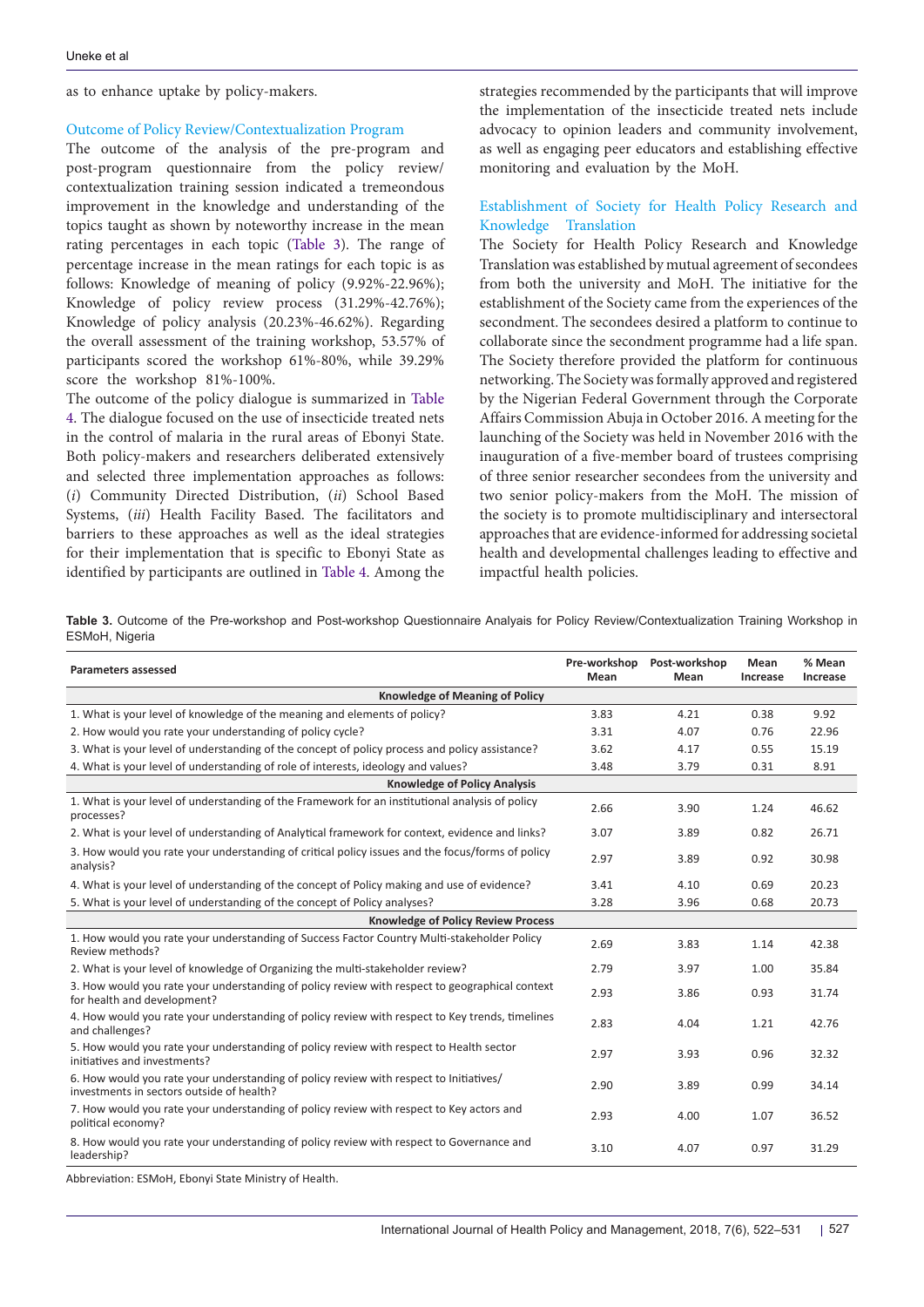#### Uneke et al

Comments From Secondees on Impact of the Secondment on Their Commitment to Evidence to Policy Process

Commenting on the impact of the programme, one of the policy-makers interviewed stated thus:

*"My involvement has revealed the inevitable need for evidence-informed policy much more than ever before, since before now I looked at research findings as purely an academic exercise."*

This statement by the policy-maker indicates a change of mindset towards research evidence and suggests the policymaker now considers research as very critical to the policymaking process. Another policy-maker confirmed this noting that:

*"My involvement in the program has affected my worldview on issues of rendering health services to people based more on scientific evidence rather than colloquial evidence."*

The third policy-maker interviewed noted that he had started promoting the use of evidence in the policy-making process in his work at the MoH. He stated thus:

*"I have positively used the wealth of knowledge and experience I gained from the programme to influence evidence-informed Child Survival Health Policy in the MoH. The programme is highly commendable."* 

The secondee researchers interviewed generally noted that the programme helped them to realize the need to begin active collaboration with the policy-makers to enhance research to policy link. The first researchers noted thus:

*"This program has helped me to appreciate the demerits and merits of existing policies in our health systems and the need for researchers like us to help close existing gaps created by ignorance and poor communication with policy-makers."* 

Another researcher collaborated this by stating that:

*"The program has gone a long way towards enhancing the collaboration and encouraging effective interaction between researchers and policy-makers. The unwarranted complex that used to hinder cooperation between the two groups has since disappeared; and the result is the very interesting testimonies flowing from the policy-makers themselves about how feasible and viable the policy-making process has become."*

The third researcher clearly indicated her willingness to commit to effective and continuous partnership with the policy-makers in the interest of the health sector. She noted that:

*"This program is an outstanding evidence to policy innovation, I now see policy-makers as indispensable partners in progress in the formulation of effective health policy and will continue to work with them."*

#### **Discussion**

To the best of our knowledge, this study was the first systematic implementation of a secondment program between a university and MoH in West Africa. Our overriding goal was to build a robust permanent partnership through secondment, in which both researchers and policy-makers can view themselves as partners in progress rather than rivals. The outcome of our assessment of the participants' perception regarding secondment in their organization showed that secondment was a more common event in the health ministry than in the university. This was not unexpected because in Nigeria, secondment is an integral part of administrative procedure in all government ministries. [23](#page-9-6) Secondment is

<span id="page-6-0"></span>**Table 4.** Outcome of Policy-Makers/Researchers Policy Dialogue at the Policy Review/Contextualization Program a the ESMoH, Nigeria

| Policy Approach in Order of<br>Priority   | <b>Facilitators</b>                                                                                                                                                                                                                  | <b>Barriers</b>                                                                                                                                                                                                                                                            | <b>Strategies</b>                                                                                                                                                                             |
|-------------------------------------------|--------------------------------------------------------------------------------------------------------------------------------------------------------------------------------------------------------------------------------------|----------------------------------------------------------------------------------------------------------------------------------------------------------------------------------------------------------------------------------------------------------------------------|-----------------------------------------------------------------------------------------------------------------------------------------------------------------------------------------------|
| <b>Community Directed</b><br>Distribution | 1. Higher chance of acceptance by<br>end users<br>2. Wider reach<br>3. Accessibility<br>4. Less cultural barrier<br>5. Less cost<br>6. Task shifting                                                                                 | 1. Political interference<br>2. Living pattern (settlement pattern)<br>3. Lack of commitment from the CDDs<br>4. Lack of supervision<br>5. Inadequate knowledge<br>6. Sustainability challenges due to lack of<br>motivation<br>7. System may open up corruption and abuse | 1. Advocacy to opinion leaders<br>2. Community dialogue<br>3. Community participation<br>4. Raise community structure<br>5. Train community personnel<br>6. Use local language                |
| <b>School Based Systems</b>               | 1. Coverage<br>2. Acceptability<br>3. Spillover effect<br>4. Sustainable<br>5. Cost effective<br>6. "Catch them early"                                                                                                               | 1. Difficulty in passing the message<br>2. Rejection by parents<br>3. Ethical issues<br>4. Limited supply time                                                                                                                                                             | 1. PTA involvement<br>2. Parent consent<br>3. School based management<br>committees<br>4. Peer educators<br>5. Teachers involvement<br>6. Appropriate communication<br>methods like role play |
| <b>Health Facility Based</b>              | 1. Reach vulnerable group<br>2. Cost effective<br>3. Encourage demand for health care<br>4. Availability of qualified and skilful<br>workers<br>5. Devoid of political manipulation<br>6. Building the capacity of health<br>workers | 1. Diversion of health workers' duty-task<br>shifting<br>2. Low coverage<br>3. Low perception of quality of healthcare<br>workers<br>3. Unavailability of the commodity at health<br>facility                                                                              | 1. Strengthen operating<br>procedure<br>2. Reduce waste of manpower<br>3. Enhanced monitoring and<br>evaluation by the ministry of<br>health                                                  |

Abbreviations: CDDs, Community development districts; PTA, Parents-teachers association; ESMoH, Ebonyi State Ministry of Health.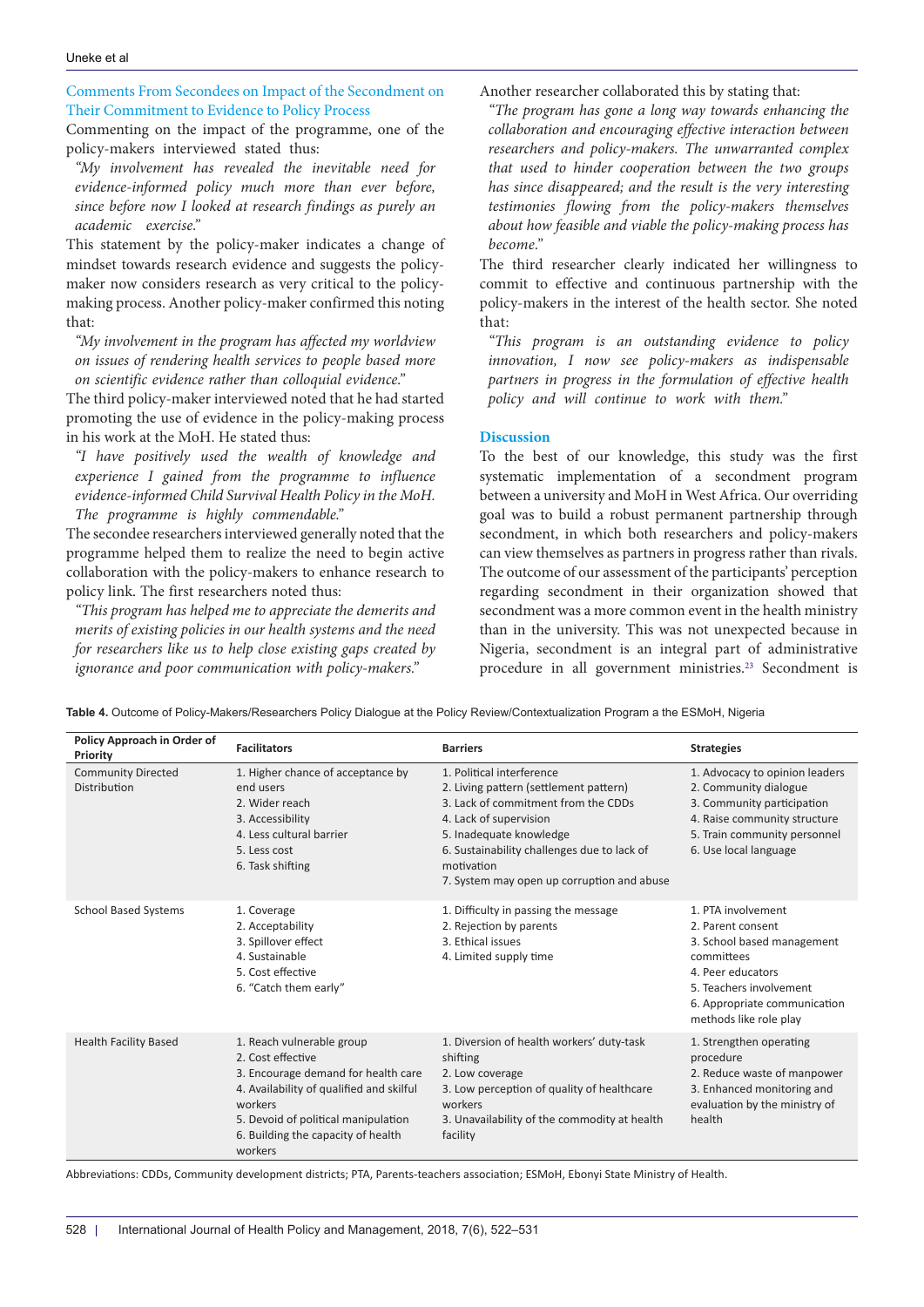among the three principal ways appointments are made into government ministries or the civil service in Nigeria, the other two ways are through recruitment and transfers.<sup>[23](#page-9-6),[24](#page-9-7)</sup> To the secondee policy-makers, the secondment programme was not new as they are already very conversant with such a process, but experiencing it in an academic environment was to them an entirely new dimension to secondment. A previous report from Nigeria indicated the existence of some form of secondment between the university and industrial sector,<sup>[25](#page-9-8)</sup> but similar studies between the university and health ministry in Nigeria are essentially lacking. In a recent report on the use of secondments as a tool to increase knowledge translation, the policy-maker secondee to a university, became more aware of academic resources and recognised how secondments could be used to strengthen knowledge translation.<sup>[26](#page-9-9)</sup>

The secondment program of this study, provided benefits not only to the secondees but also enhanced partnership between the university and MoH. The secondee policy-makers had opportunity of working in a research environment while the secondee researchers had opportunity to get exposed to policy-making environment thereby improving their perception of the operations of both organizations. Findings from a previous report have been shown that secondment can offer the opportunity to enhance personal development and working practices for front-line staff through valuable firsthand encounters whereby the secondee will experience new concepts, values and cultures which can test their ability to succeed in a different environment.<sup>[11](#page-8-12)</sup>

In this study, the secondee policy-makers had the opportunity of getting involved in some academic and research activities going on in the university such as participating in some research projects, handling some courses in the university as course lecturers and participating in UREC. Also the secondee researchers had opportunity in participating in policy review process and provided technical support from research perspective to the MoH. Previous reports indicated that this type of secondment activity can provide a positive way of motivating people and increasing work satisfaction, whilst enhancing best practice, collaborative working partnerships, knowledge and skills.<sup>4,27</sup> Although the practice of secondment is generally known as a strategy for skills development for mutual organizational and individual benefit, there is, however, a gap in the literature regarding practical implementation considerations and critical success factors related to the use of secondment as a global health policy development and implementation strategy.<sup>9[,28](#page-9-11)</sup>

We explored some sustainable practical implementation considerations especially with more emphasis on policymakers' engagement. This was part of effort to bridge information gap on the use of secondment to enhance evidence to policy link. In addition to the training we introduced for capacity enhancement on policy review, contextualization and dialogue, we also introduced mechanisms that will more permanently involve the policy-makers on research matters in the university. These mechanisms included: working with research groups, participation as course facilitators and serving as members of UREC. A number of previous studies have reported that this level of engagement gives policy-makers opportunity to develop knowledge of research processes, and enable researchers to gain a better understanding of what research is relevant to policy-makers and how to communicate their findings.<sup>26,[29,](#page-9-12)[30](#page-9-13)</sup> We used this strategy to strongly promote the 'exchange' model of KT which emphasises human interaction, with researchers and knowledge users coproducing research and disseminating results while at the same time strengthening the 'pull' model which stresses policy-maker' needs-driven research.<sup>31[,32](#page-9-15)</sup>

One of the outstanding features of this secondment program was the exposure of the secondees to policy analysis, contextualization and dialogue. To some of them it was their first experience of having a capacity enhancement training on policy analysis and contextualization. There was considerable improvement on participants' knowledge as demonstrated by the post-program analysis. The percentage increase on knowledge of policy analysis and contextualization ranged from 20.7% to 50.4% and 31.3% to 42.8% respectively. The importance of health policy analysis as an instrument that can facilitate evidence to policy process is not in question as this is widely acknowledged in earlier reports.<sup>[33-](#page-9-16)[35](#page-9-17)</sup> We strongly believe that the improved understanding of policy analysis by the secondees especially the policy-makers will help them consider policy context (political, economic and sociocultural) from evidence perspective to influence the health policy process.

Another important dimension to this study was the inclusion of a policy dialogue which we believed will strengthen the secondees capacity for evidence-informed policy-making as noted in our previous reports.<sup>[36-](#page-9-18)[38](#page-9-19)</sup> The policy dialogue which centred on a national policy on malaria control afforded the secondees opportunity to exchange knowledge and experience in order to have the best possible implementation options in the context of Ebonyi State. The policy dialogues allowed research evidence to be considered together with the views, experiences and tacit knowledge of the secondees. Lavis and colleagues,<sup>39</sup> noted that policy dialogues represent a new and evolving approach to supporting evidence-informed policymaking and they are one of many forms of political interaction that could usefully be more evidence-informed. Furthermore, Lomas and colleagues,<sup>40</sup> had earlier described policy dialogue as a deliberative process that is an effective tool for generating evidence-based, context sensitive guidance, and they point to design features that are likely to be successful.

The establishment of the Society for Health Policy Research and Knowledge Translation was a key success factor of our secondment program. It serves as an example of a platform that will provide a 'longer term' bridge of the gap between policy-makers and researchers and promote evidence to policy process. The interesting thing about the society is that it was jointly initiated by both policy-makers and researchers involved in our secondment program. The establishment of the Society signifies the institutionalization of policy-makers'researchers' alliance as an intrinsic part of evidence-informed policy-making. There is no doubt that the society will serve as a mechanism that will continue to drive evidence-informed policy-making and knowledge translation in Nigeria as exemplified by our previous similar initiative (health policy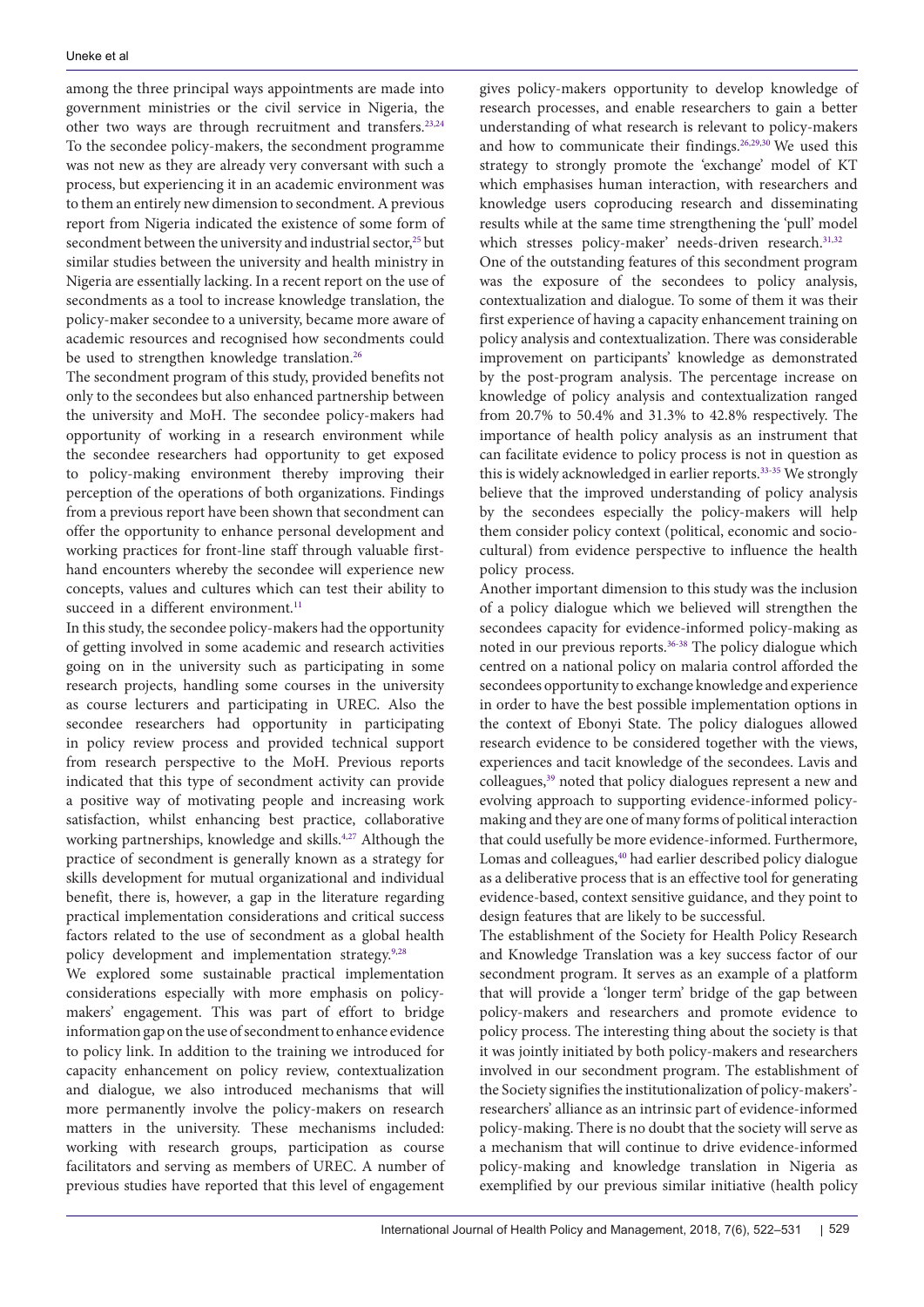advisory committee).<sup>36,[41](#page-9-22)</sup> The comments of the secondees clearly showed the secondment program had a significant impact on them and the willingness and commitment to the partnership were very evident.

#### **Conclusion**

This study was not without some limitations. First, the secondment period was rather too short to assess any major impact the program had on evidence-informed policymaking process in the State. Second, we acknowledge the fact that our study design ie, exploratory investigation with a quantitative cross-sectional component was limited and a more complex study design is recommended for future study. A third limitation was the use of self-assessment technique to evaluate the training outcomes. Deans and Ademokun,<sup>[42](#page-9-23)</sup> highlighting the weakness of this technique noted that being able to critically recognize and understand one's own gap in skills and knowledge is a difficult process which takes guided thought. A strength of the project was in the inclusion of observation and qualitative information to it alongside the numerical data, enabling cautious interpretation. Despite these limitations, we strongly believe that this study has made a case for the use of secondment as an important strategy towards bridging the divide between policy-makers and researchers.

The outcome of this study clearly suggests that secondment has a great potential of promoting evidence-informed policy-making. However, we agree with Grignon and colleagues,<sup>[28](#page-9-11)</sup> who noted that secondment requires substantial investment, and emphasis should be placed on high-level technical positions responsible for building systems, developing health workers, and strengthening government to translate policy into programs. We also subscribe to the suggestion of Hendrix-Jenkins et al<sup>[43](#page-9-24)</sup> that secondment should methodically and explicitly incorporate proven capacity development mechanisms such as coaching, mentoring, on-the-job training, or co-creation of strategies, models, processes, and/or tools. Undoubtedly secondment between research institutions and policy-making organizations as a mechanism that will promote evidence to policy link merits further consideration.

#### **Acknowledgments**

This investigation received financial support from the UNCICEF/UNDP/World Bank/WHO Special Programme for Research and Training in Tropical Diseases (WHO/ TDR), (Reference 2015/B40427). Authors are grateful to all the policymakers, researchers and other stakeholders in MNCH in Nigeria who participated in this study.

#### **Ethical issues**

The ethical clearance for this study was obtained from the EBSU Research Ethics Committee and approval was also obtained from the MoH. All work was performed according to the international ethical principles for medical research involving human subjects.<sup>18</sup>

#### **Competing interests**

Authors declare that they have no competing interests.

#### **Authors' contributions**

Study conception and design by all authors. Data acquisition, analysis and interpretation by CJU, AEE, HCU, and CTE. Drafting of the manuscript by CJU. Critical revision of the manuscript for important intellectual content by AEE and HCU. Obtaining funding, administrative, technical, and material support by all authors.

#### **Authors' affiliations**

<span id="page-8-3"></span><span id="page-8-2"></span><span id="page-8-1"></span><span id="page-8-0"></span>1 African Institute for Health Policy & Health Systems, Ebonyi State University, Abakaliki, Nigeria. <sup>2</sup>Department of Medical Microbiology/Parasitology, Faculty of Medicine, Ebonyi State University, Abakaliki, Nigeria. 3 Department of Accountancy & Banking/Finance, Faculty of Management Sciences, Ebonyi State University, Abakaliki, Nigeria. 4 National Obstetrics Fistula Centre, Abakaliki, Nigeria. <sup>5</sup>Department of Paediatrics, Faculty of Medicine, Ebonyi State University, Abakaliki, Nigeria. 6 Ebonyi State Ministry of Health, Abakaliki, Nigeria.

#### <span id="page-8-5"></span><span id="page-8-4"></span>**References**

- <span id="page-8-6"></span>1. Choi BC, Pang T, Lin V, et al. Can scientists and policy makers work together? *J Epidemiol Community Health*. 2005;59(8):632- 637. doi:[10.1136/jech.2004.031765](http://dx.doi.org/10.1136/jech.2004.031765)
- <span id="page-8-7"></span>2. Haines A, Kuruvilla S, Borchert M. Bridging the implementation gap between knowledge and action for health. *Bull World Health Organ*. 2004;82(10):724-731.
- <span id="page-8-8"></span>3. Peters DH, Tran NT, Adam T. *Implementation research in health: a practical guide. Alliance for Health Policy and Systems Research*. Geneva, Switzerland: World Health Organization. 2013.
- <span id="page-8-16"></span>4. World Health Organization. *Implementation research for the control of infectious diseases of poverty: strengthening the evidence base for the access and delivery of new and improved tools, strategies and interventions*. Geneva, Switzerland: World Health Organization; 2011.
- 5. Rathgeber EM. *Research partnerships in international health capitalizing on opportunity*. Ottawa, Carleton University: University of Ottawa; 2009.
- 6. Oliver K, Innvar S, Lorenc T, Woodman J, Thomas J. A systematic review of barriers to and facilitators of the use of evidence by policymakers. *BMC Health Serv Res*. 2014;14:2. doi[:10.1186/1472-6963-14-2](http://dx.doi.org/10.1186/1472-6963-14-2)
- 7. Orton L, Lloyd-Williams F, Taylor-Robinson D, O'Flaherty M, Capewell S. The use of research evidence in public health decision making processes: systematic review. *PLoS One.*<br>2011;6(7):e21704. doi:10.1371/journal.pone.0021704 2011;6(7):e21704. doi[:10.1371/journal.pone.0021704](http://dx.doi.org/10.1371/journal.pone.0021704)
- <span id="page-8-9"></span>8. Andermann A, Pang T, Newton JN, Davis A, Panisset U. Evidence for Health II: Overcoming barriers to using evidence in policy and practice. *Health Res Policy Syst*. 2016;14:17. doi:[10.1186/s12961-016-0086-3](http://dx.doi.org/10.1186/s12961-016-0086-3)
- <span id="page-8-10"></span>Costello A, Zumla A. Moving to research partnerships in developing countries. *BMJ*. 2000;321(7264):827-829.
- <span id="page-8-11"></span>10. Fife Council Human Resources Section- Secondment Guidelines: Issue Number 3.0. [https://www.scribd.com/](https://www.scribd.com/document/343185114/c64-TE12-Secondment-Guidelines) [document/343185114/c64-TE12-Secondment-Guidelines.](https://www.scribd.com/document/343185114/c64-TE12-Secondment-Guidelines) Accessed April 23, 2017. Published 2008.
- <span id="page-8-12"></span>11. Hyde C, Fletcher M, Roberts T. Understanding Secondments in MHW. 2013. [http://docs.healthandsafetyhub.co.uk/MWH/](http://docs.healthandsafetyhub.co.uk/MWH/Training_materials/understanding-secondments.pdf) [Training\\_materials/understanding-secondments.pdf](http://docs.healthandsafetyhub.co.uk/MWH/Training_materials/understanding-secondments.pdf). Accessed April 23, 2017.
- <span id="page-8-13"></span>12. Grignon JS, Ledikwe JH, Makati D, Nyangah R, Sento BW, Semo BW. Maximizing the benefit of health workforce secondment in Botswana: an approach for strengthening health systems in resource-limited settings. *Risk Manag Healthc Policy*. 2014;7:91- 98. doi:[10.2147/rmhp.s61473](http://dx.doi.org/10.2147/rmhp.s61473)
- <span id="page-8-14"></span>13. Uneke CJ, Ezeoha AE, Ndukwe CD, et al. Individual and organisational capacity for evidence use in policy making in Nigeria: an exploratory study of the perceptions of Nigeria health policymakers. *Evid Policy*. 2011;7(3):251-276(26). doi:[10.1332/174426411x591744](http://dx.doi.org/10.1332/174426411x591744)
- <span id="page-8-15"></span>14. Routio P. Models in the research process: Exploratory research.